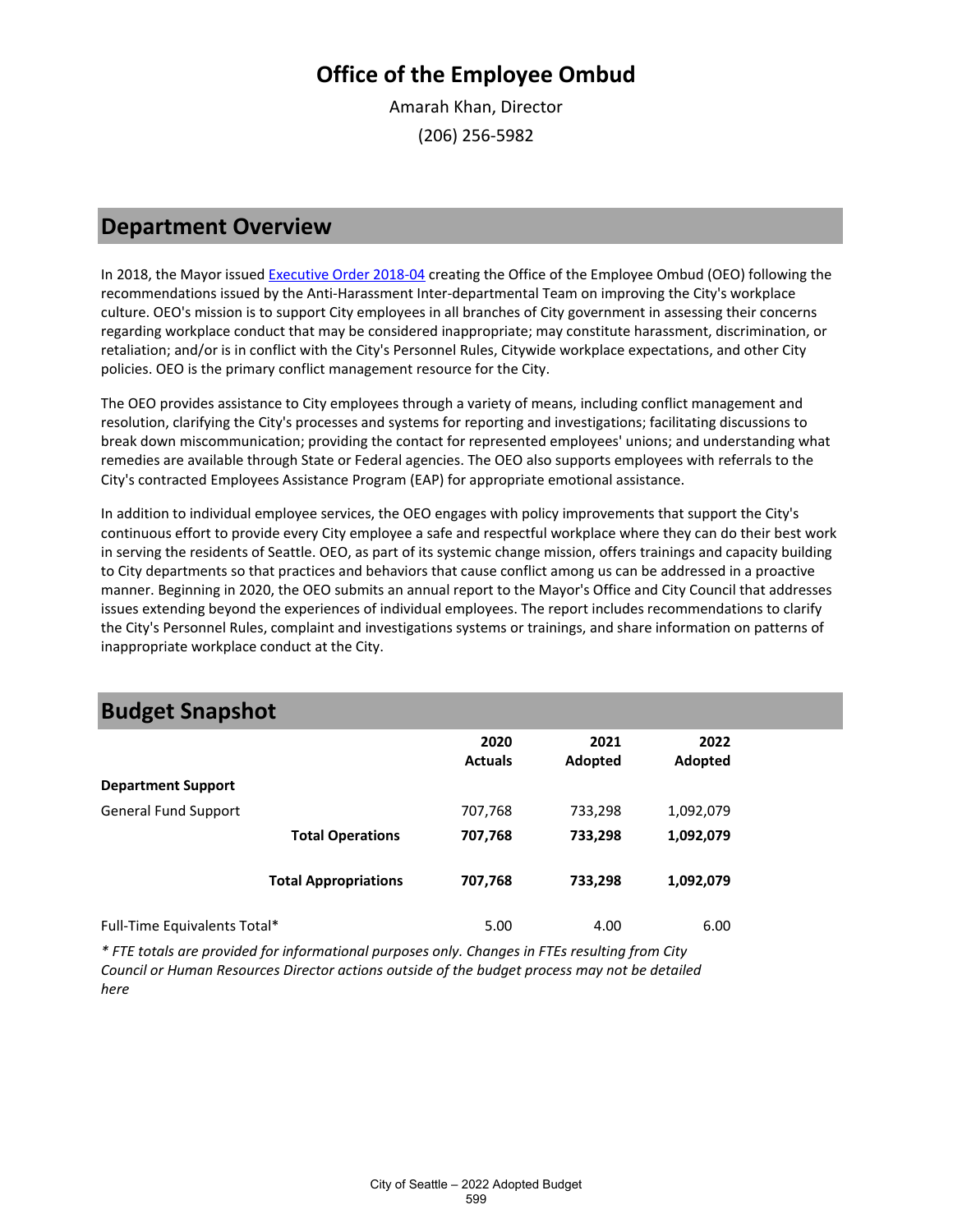### **Budget Overview**

The 2022 Adopted Budget furthers the Mayor's commitment to the Office of the Employee Ombud and the growth necessary to carry out the office's mission. Since the creation of the department in the second quarter of 2019, it has received over 500 requests for assistance. In order to be able to keep up with the growing need, the Adopted Budget adds two additional positions: one position will serve as the coordinator for anti-hate crimes and crimes of bias training and development; another position will provide administrative support to the director and office.

The 2022 Adopted Budget also provides for citywide technical adjustments related to space sublease costs, internal services costs, and personnel costs.

#### **City Council Changes to the Proposed Budget**

The Council made no changes to the 2022 Proposed Budget.

| <b>Incremental Budget Changes</b>              |                |            |
|------------------------------------------------|----------------|------------|
| <b>Office of the Employee Ombud</b>            |                |            |
|                                                | <b>Dollars</b> | <b>FTE</b> |
| 2021 Adopted Budget                            | 733,298        | 4.00       |
| <b>Baseline</b>                                |                |            |
| Citywide Adjustments for Standard Cost Changes | 49,395         |            |
| Baseline Adjustments for Personnel Costs       | 20,867         |            |
| <b>Adopted Operating</b>                       |                |            |
| Increase Anti-Hate Crimes Training Capacity    | 151,701        | 1.00       |
| Increase Administrative Support Capacity       | 87,618         | 1.00       |
| <b>Adopted Technical</b>                       |                |            |
| Space Sublease Costs                           | 49,200         |            |
| <b>Total Incremental Changes</b>               | \$358,781      | 2.00       |
| <b>Total 2022 Adopted Budget</b>               | \$1,092,079    | 6.00       |

### **Description of Incremental Budget Changes**

| <b>Baseline</b> |  |  |
|-----------------|--|--|
|                 |  |  |

| <b>Citywide Adjustments for Standard Cost Changes</b> |          |
|-------------------------------------------------------|----------|
| Expenditures                                          | \$49.395 |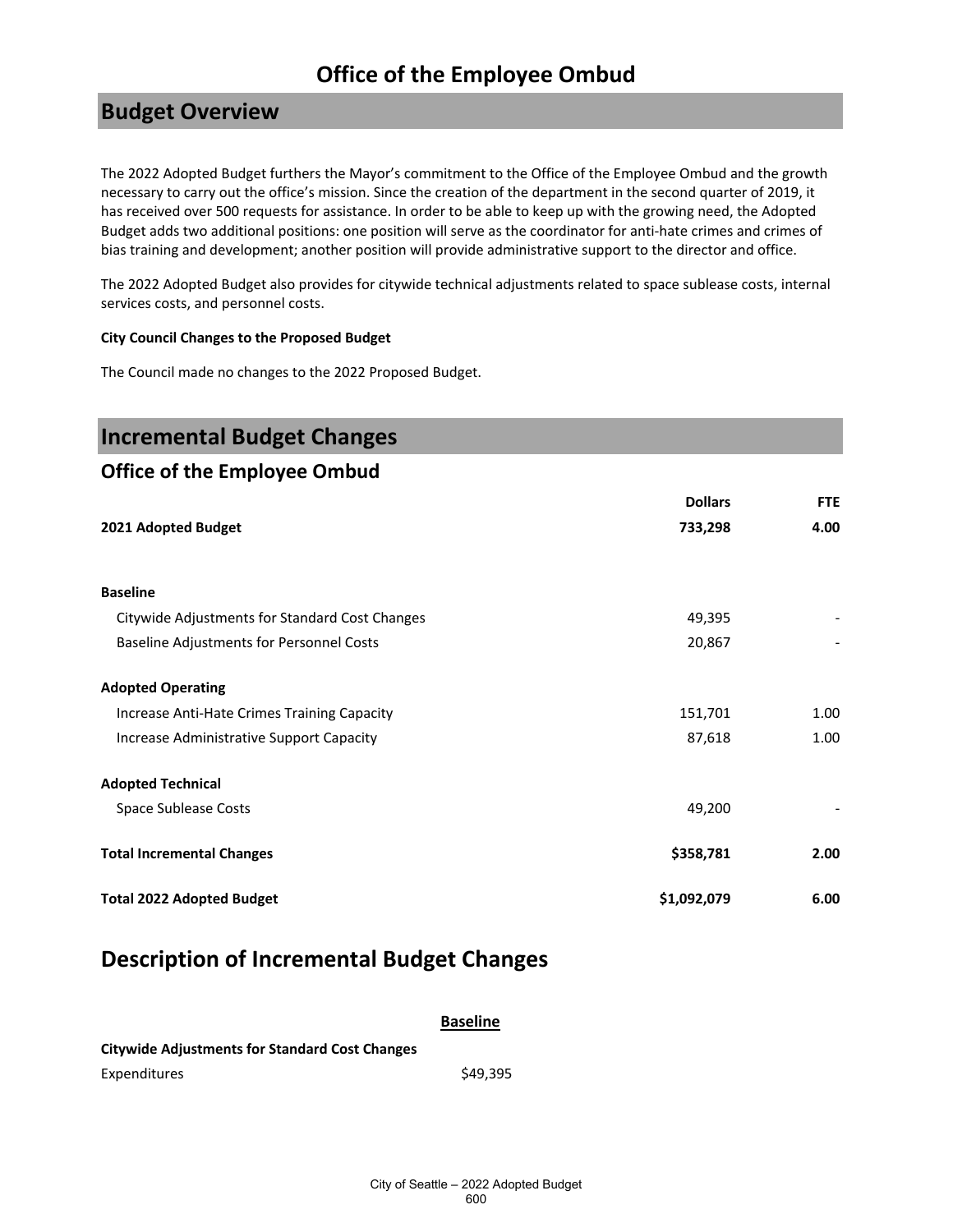Citywide technical adjustments made in the baseline phase reflect changes to internal services costs, including rates from the Department of Finance & Administrative Services, Seattle Information Technology Department, Seattle Department of Human Resources, and for healthcare, retirement and industrial insurance charges for the department. These adjustments reflect initial assumptions about these costs and inflators early in the budget process.

#### **Baseline Adjustments for Personnel Costs**

Expenditures \$20,867

This centrally administered change adjusts appropriations to restore the annual wage increase for non-represented Executives, Managers and Strategic Advisors, which was forgone in 2021 due to financial constraints.

|                                             | <b>Adopted Operating</b> |
|---------------------------------------------|--------------------------|
| Increase Anti-Hate Crimes Training Capacity |                          |
| Expenditures                                | \$151.701                |
| <b>Position Allocation</b>                  | 1.00                     |

This item creates 1.0 FTE StratAdvsr1, Exempt pocket in the Office of the Employee Ombud, and increases appropriation by \$151,701 to the BO-EM-V10MB Office of the Employee Ombud BSL. The ongoing body of work for this position is training development and coordination related to anti-hate crimes and crimes of bias within City departments and in the city at large, described in more detail below.

#### **Increase Administrative Support Capacity**

| Expenditures               | \$87.618 |
|----------------------------|----------|
| <b>Position Allocation</b> | 1.00     |

This item creates 1.0 FTE Admin Spec I pocket in the Office of the Employee Ombud, and increases appropriation by \$87,618 to the BO-EM-V10MB Office of the Employee Ombud BSL. The ongoing body of work for this position is administrative support, described in more detail below.

**Adopted Technical**

|                      | <b>AUUULCU TECHINGI</b> |
|----------------------|-------------------------|
| Space Sublease Costs |                         |
| <b>Expenditures</b>  | \$49,200                |

This item increases one-time appropriation authority by \$49,200 to the BO-EM-V10MB Office of the Employee Ombud (OEO) BSL for office sublease costs in 2022.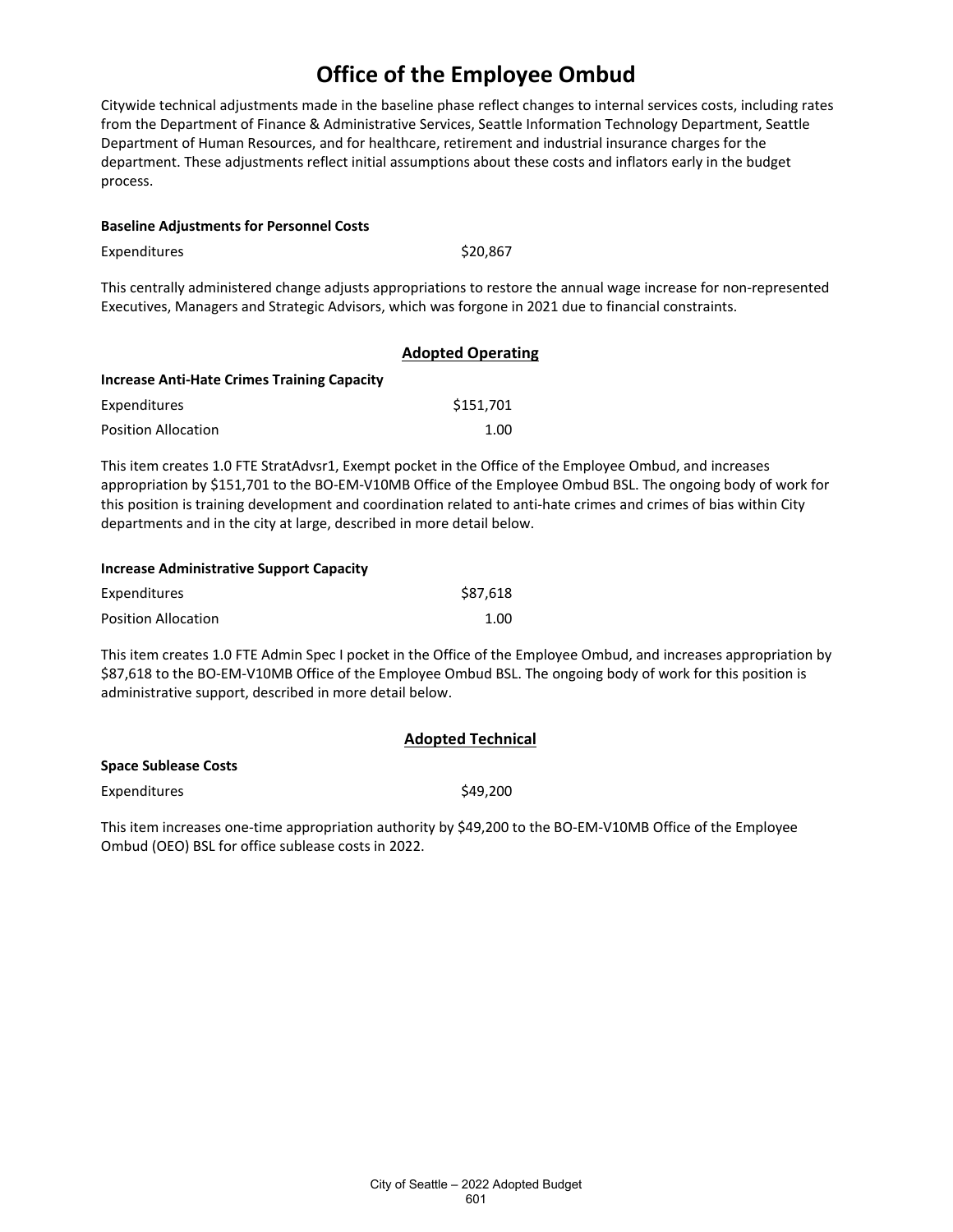## **Expenditure Overview**

| <b>Appropriations</b>                        | 2020<br><b>Actuals</b> | 2021<br>Adopted | 2022<br>Adopted |
|----------------------------------------------|------------------------|-----------------|-----------------|
| OEO - BO-EM-V10MB - Office of Employee Ombud |                        |                 |                 |
| 00100 - General Fund                         | 707,768                | 733,298         | 1,092,079       |
| Total for BSL: BO-EM-V10MB                   | 707,768                | 733,298         | 1,092,079       |
| <b>Department Total</b>                      | 707,768                | 733,298         | 1,092,079       |
| Department Full-Time Equivalents Total*      | 5.00                   | 4.00            | 6.00            |

*\* FTE totals are provided for informational purposes only. Changes in FTEs resulting from City Council or Human Resources Director actions outside of the budget process may not be detailed here*

## **Budget Summary by Fund Office of the Employee Ombud**

|                              | 2020<br><b>Actuals</b> | 2021<br>Adopted | 2022<br>Adopted |
|------------------------------|------------------------|-----------------|-----------------|
| 00100 - General Fund         | 707.768                | 733.298         | 1,092,079       |
| <b>Budget Totals for OEO</b> | 707.768                | 733,298         | 1,092,079       |

# **Revenue Overview**

|                            | <b>2022 Estimated Revenues</b>           |                        |                 |                 |
|----------------------------|------------------------------------------|------------------------|-----------------|-----------------|
| <b>Account</b><br>Code     | <b>Account Name</b>                      | 2020<br><b>Actuals</b> | 2021<br>Adopted | 2022<br>Adopted |
| 341900                     | General Government-Other Rev             | -                      | 342,489         | 286,140         |
|                            | Total Revenues for: 00100 - General Fund | ۰                      | 342.489         | 286,140         |
| <b>Total OEO Resources</b> |                                          | -                      | 342,489         | 286,140         |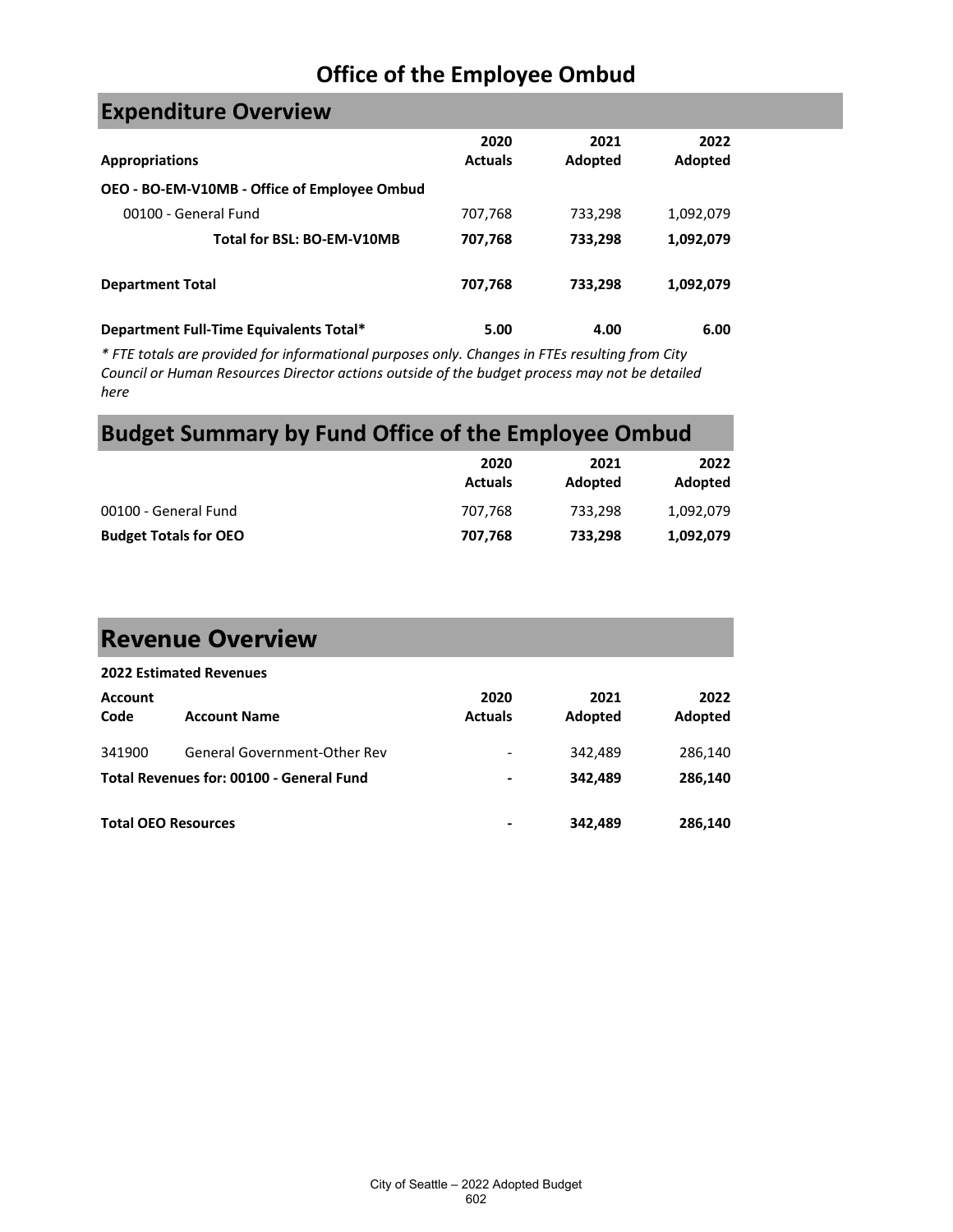### **Appropriations by Budget Summary Level and Program**

### **OEO - BO-EM-V10MB - Office of Employee Ombud**

The purpose of the Office of Employee Ombud Budget Summary Level is to assist City of Seattle employees in navigating the City's conflict management system. OEO supports all processes relating to harassment, discrimination, or misconduct and provides recommendations to the Mayor and City Council on policies and procedures that can help create an inclusive workplace environment.

| <b>Program Expenditures</b>  | 2020<br><b>Actuals</b> | 2021<br>Adopted | 2022<br>Adopted |
|------------------------------|------------------------|-----------------|-----------------|
| Employee Ombud Office        | 707,768                | 733.298         | 1,092,079       |
| Total                        | 707.768                | 733,298         | 1,092,079       |
| Full-time Equivalents Total* | 5.00                   | 4.00            | 6.00            |

*\*FTE totals are provided for informational purposes only. Changes in FTEs resulting from City Council or Human Resources Director actions outside of the budget process may not be detailed here*